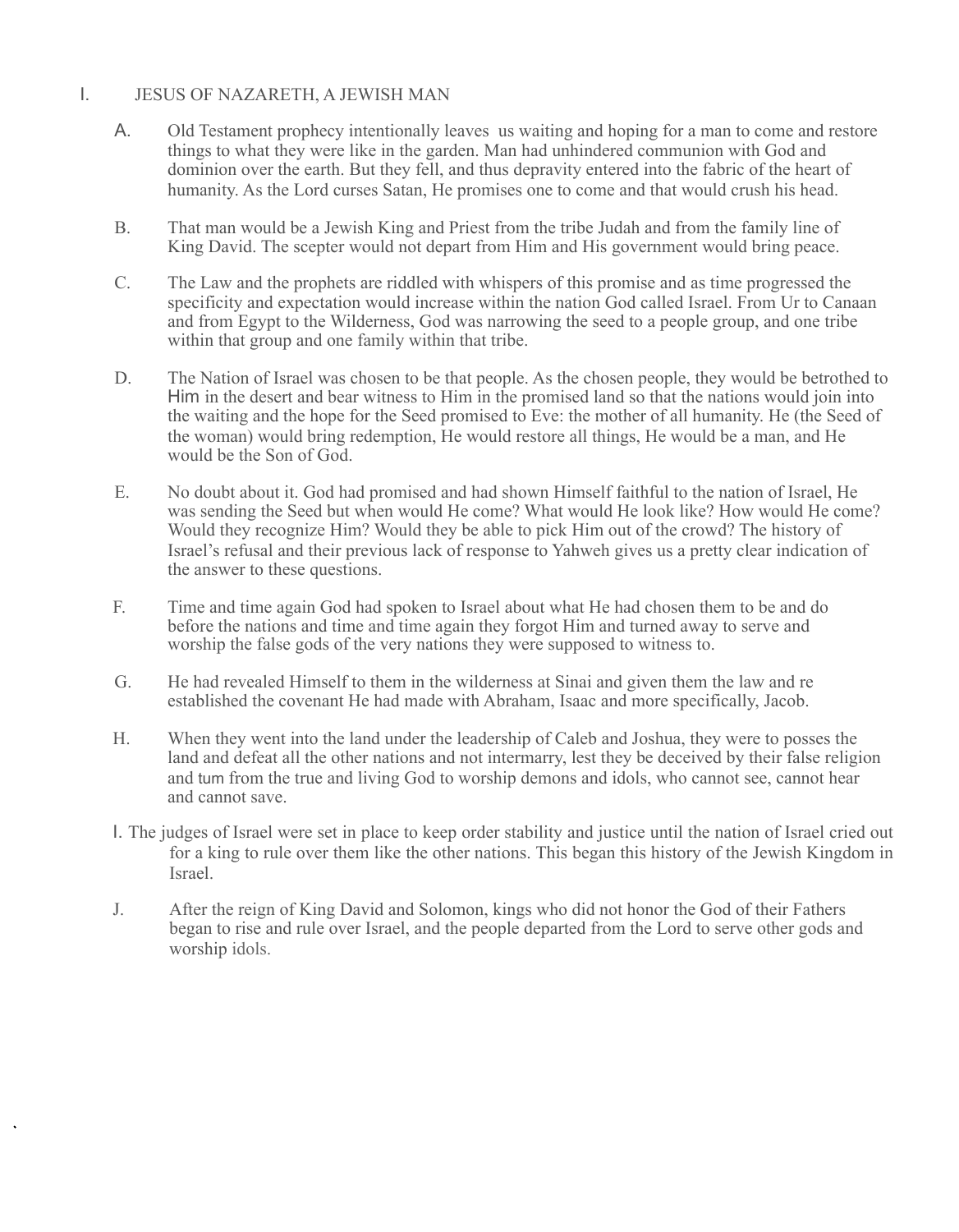- K. During King David's reign the Jewish people prospered and were not defeated by any armies during his reign. After David dies King Solomon, His son built the temple that David desired to see built in Jerusalem and increases the wealth and prominence of Israel.
- L. When Solomon died, the ten northern tribes refused to submit to his son, Rehoboam, and revolted. *(2 Kings 12:16-17)* From this point on, there would be two kingdoms of Hebrews: in the north, *Israel,*  and in the south, *Judah.* The Israelites formed their capital in the city of Samaria, and they chose Jeroboam to be their king *(1 Kings 11:30-31).* The Judeans kept their capital in Jerusalem and Only the tribe of Judah would remain under the rulership of the house of David. The temple remained in Jerusalem, yet Jeroboam built alternate places of worship for those in Israel to keep them separate. These kingdoms remained separate states for over two hundred years.
- M. In order to rightly appreciate the incarnation and first advent of Christ we have to take a thorough look at the state of Israel at the time of His coming as well as the religious and political scene He would be stepping into.

# II. THE HISTORY OF ISRAEL BEFORE THE FIRST COMING CHIRST

A. Psalm 78 gives us a clear description of the history of God's dealings with Israel were throughout their time of wandering in the wilderness. It is quite clearly a summation of all that we've discussed up to this point in our El 2.

*SFor he established a testimony in Jacob, and appointed a law in Israel, which he commanded ourfathers, that they should make them known to their children: 6That thegeneration to come might know them, even the children which should be born; who should arise and declare them to their children: 7That they might set their hope in God, and notforget the works of God, but keep his commandments: 8And might not be as theirfathers, a stubborn and rebellious generation; a generation that set not their heart aright, and whose spirit was not steadfast with God.*  9The children of Ephraim, being armed, and carrying bows, turned back in the day of battle. 1OThey kept not the *covenant of God, and refused to walk in his law; J JAnd forgot his works, and his wonders that he had showed them. 12Marvellous things did he in the sight of theirfathers, in the land of Egypt, in the.field of Zoan.13He divided the sea, and caused them topass through; and he made the waters to stand as an heap. 14/n the daytime also he led them with a cloud, and all the night with a light offire. J 5He clave the rocks in the wilderness, and gave them drink as out of the great depths.16He brought streams also out of the rock, and caused waters to run down like rivers. 17And they sinned yet more against him byprovoking the most High in the wilderness.l8And they tempted God in their heart by asking meatfor their lust. 19Yea, they spake against God; they said, Can Godfurnish a table in the wilderness? 20Behold, he smote the rock, that the waters gushed out, and the streams ove,flowed; can he give bread also? can he*

*provide flesh for hispeople? 21Therefore the LORD heard this, and was wroth: so afire was kindled against Jacob, and anger also came up against Israel; 22Because they believed not in God, and trusted not in his salvation: 23Though he had commanded the cloudsfrom above, and opened the doors of heaven, 24And had rained down manna upon them to eat, and had given them of the corn of heaven. 25Man did eat angels' food: he sent them meat to thefull 26He caused an east wind to blow in the heaven: and by hispower he brought in the south wind. 27He rainedflesh also upon them as dust, andfeathered fowls like as the sand of*

*the sea: 28And he let itfall in the midst of their camp, round about their habitations. 29So they did eat, and were wellfilled: for he gave them their own desire; 30They were not estranged from their lust. But while their meat wasyet in their mouths, 31The wrath of God came upon them, and slew thefattest of them, and smote down the chosen men of Israel 32For all this they sinned still, and believed not/or his wondrous works.*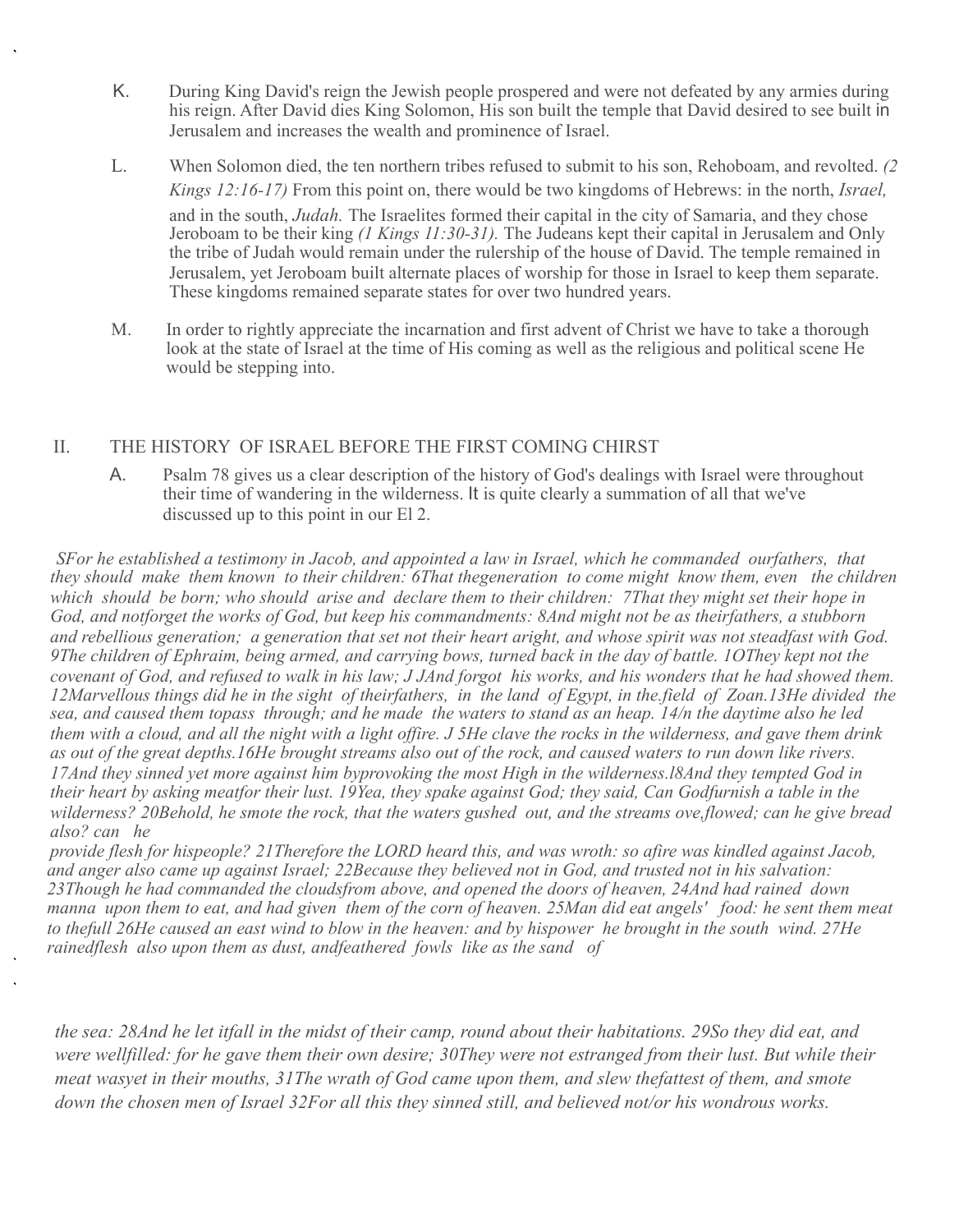*33Therefore their days did he consume in vanity, and theiryears in trouble. 34When he slew them, then they sought him: and they returned and enquired early after God. 35And they remembered that God was their rock, and the high God their redeemer. 36Nevertheless they didflatter him with their mouth, and they lied unto him with their tongues. 37For their heart was not right with him, neither were they steadfast in his covenant. 38But he, beingfull of compassion,forgave their iniquity, and destroyed them not: yea, many a time turned he his anger away, and did not stir up all his wrath. 39For he remembered that they were but flesh; a wind thatpasses away, and cometh not again. 40How oft did theyprovoke him in the wilderness, and grieve him in the desert! 41Yea, they turned back and tempted God, and limited the Holy One of Israel 42They remembered not his hand, nor the day when he delivered themfrom the enemy. 43How he had wrought his signs in Egypt, and his wonders in thefield of Zoan. 44And had turned their rivers into blood; and theirfloods, that they could not drink. 45He sent divers sorts offlies among them, which devoured them; andfrogs, which destroyed them. 46He gave also their increase unto the caterpillar, and their labor unto the locust. 47He destroyed their vines with hail, and their sycomore trees withfrost. 48He gave up their cattle also to the hail, and theirflocks to hot thunderbolts. 49He cast upon them thefierceness of his anger, wrath, and indignation, and trouble, by sending evil angels among them. 50He made a way to his anger; he spared not their soulfrom death, but gave their life over to thepestilence; 51And smote all thefirstborn in Egypt; the chief of their strength in the tabernacles of Ham: 52But made his ownpeople to goforth like sheep, and guided them in the wilderness like aflock. 53And he led them on safely, so that theyfeared not: but the sea overwhelmed their enemies. 54And he brought them to the border of his sanctuary, even to this mountain, which his right hand had purchased 55He cast out the heathen also before them, and divided them an inheritance by line, and made the tribes of Israel to dwell in their tents. 56Yet they tempted and provoked the most high God, and kept not his testimonies: 57But turned back, and dealt unfaithfully like theirfathers: they were turned aside like a deceitful bow. 58For theyprovoked him to anger with their high places, and moved him tojealousy with their graven images. 59When God heard this, he was wroth, and greatly abhorred Israel: 60So that heforsook the tabernacle of Shiloh, the tent which heplaced among men; 61And delivered his strength into captivity, and his glory into the enemy's hand. 62He gave hispeople over also unto the sword; and was wroth with his inheritance. 63Thefire consumed theiryoung men; and their maidens were not given to marriage. 64Theirpriests fell by the sword; and their widows made no lamentation. 65Then the LORD awaked as one out of sleep, and like a mighty man that shouts by reason of wine. 66And he smote his enemies in the hinder parts: heput them to a perpetual reproach. 67Moreover he refused the tabernacle of Joseph, and chose not the tribe of Ephraim: 68But chose the tribe of Judah, the mount Zion which he loved. 69And he built his sanctuary like highpalaces, like the earth which he hath established /or ever. 70He chose David also his servant, and took himfrom the sheepfolds: 71Fromfollowing the ewes great withyoung he brought him tofeed Jacob his people, and Israel his inheritance. 72Sohefed them according tothe integrity of his heart; and guided them by the skill/ ulness of his hands. (Psalm 78:5-72)*

- B. This psalm sums up what had transpired between Israel and the God that chose them. Even still, at the end of the day God remained faithful and preserved the Seed. The Seed was coming through the line of His servant David a shepherd boy, who was after His own heart.
- C. In keeping with Psalm 78 and Deuteronomy 28 however, Israel in the North and Judah in the South had heard the word of the Lord from the prophets God sent to them. They knew that if they did not stay faithful to Him and turn from idolatry, he would raise up adversaries to chastise them. And that is precisely what happened.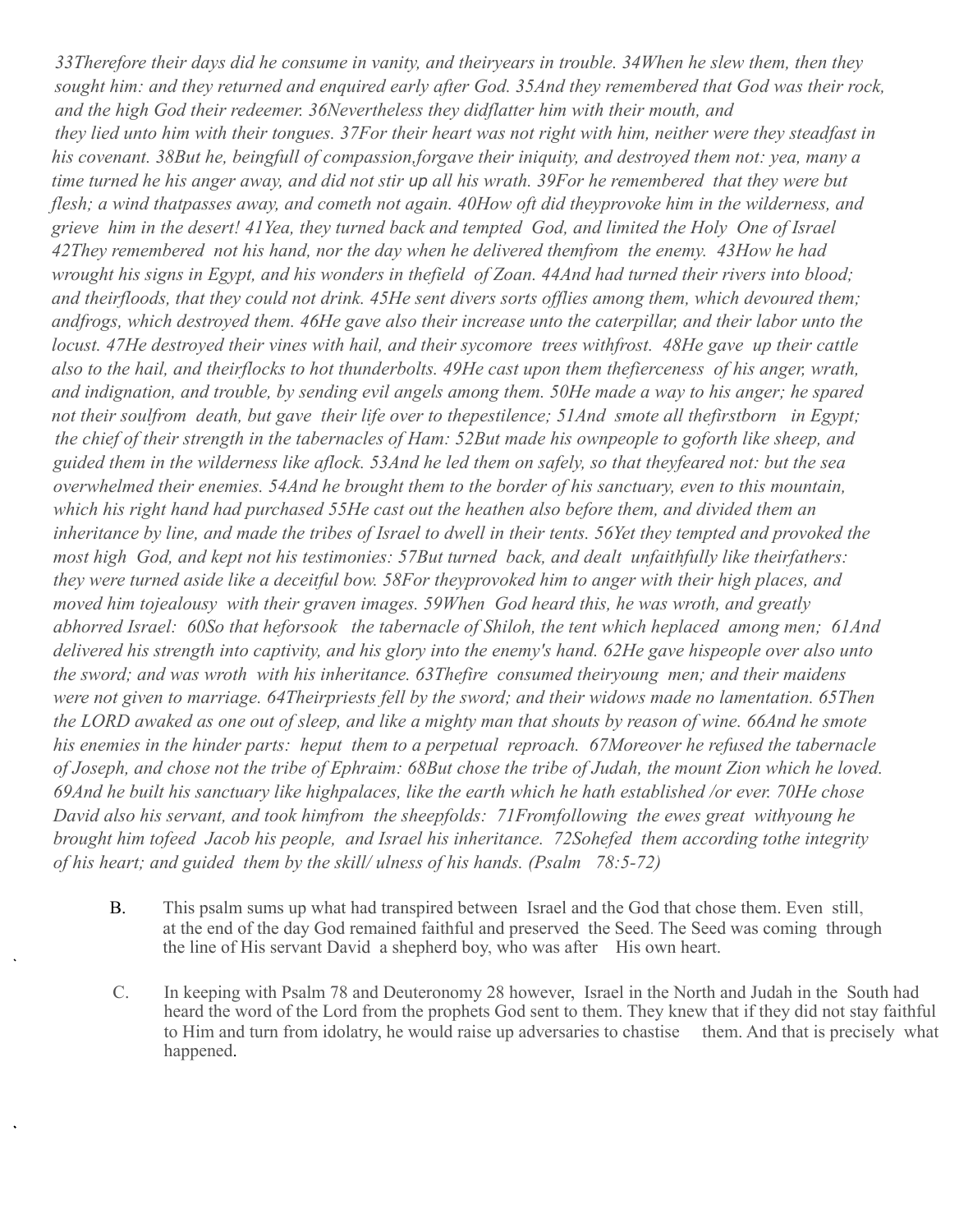*Yet the LORD testified against Israel and against Judah, by all of His prophets, every seer, saying, "Turn From your evil ways, and keep My commandments and My statutes, according to all the law which I commanded your fathers, and which I sent to you by My servants the prophets.* "*Nevertheless they would not hear, but stiffened their necks, like the necks of their fathers, who did not believe in the LORD their God. And they rejected His statutes and His covenant that He had made with their fathers, and His testimonies which He had testified against them; they followed idols, become idolaters, and went after the nations who were all around them, concerning whom the LORD had charged them that they should not do like them. (2 Kings 17:13-15)*

- 1. *Israel's Defeat:* The Assyrians invade the Northern Kingdom at Samaria in 722 B.C. and plant foreigners there.
	- 2. *Judah's Defeat:* The Babylonians invade the Southern Kingdom at Jerusalem in 586 B.C. and destroy the temple.
	- 3. *Babylonian Exile:* The Jews in Jerusalem are deported in groups to Babylon, among the captives are the prophets Daniel and Ezekiel. The Israelites are exiles in Babylon for about 70 years.
	- 4. *Daniel 's mourning and Jeremiah's 70-year prophecy:* The word of the Lord to Jeremiah was that the Jewish people would be punished for 70 years as a judgment on them. At the end of the 70 years, Daniel goes into mourning and repentance for the sins of Israel and asks the Lord to have mercy (Daniel 9).
	- 5. *Cyrus and the Rebuilding of the Temple:* God raises up a Persian king named Cyrus (Isaiah 45) who would issue a decree for the Jews to go back to Jerusalem and rebuild the temple and establish their own state again. So, under the leadership of Zerrubabel and Joshua, and later Nehemiah and Ezra, the Jews go back and start building the House of the Lord. Though under Persian domination, the Jews had established the law and ritual back into their culture and rebuilt the house of the Lord. Also, during their time in Babylon it seems that they return to their monotheistic roots.
		- 6. *The lnter-Testamental Period:* The 400 years between Malachi and Matthew was considered the dark time in the History of Israel, because during this time there was no prophetic voice and no inspired writer. God was seemingly silent. And Israel's enemies would come and attack her time and time again and take possession of the land. *(Psalm 74:9)* At the end of the book of Malachi, the Jews were still under Persian rule, and after that came Alexander the Great and the land was overtaken by Greece and Hellenistic

thought (so much so that the old After Greece testament was translated into Greek)1

came the Roman Empire, by far the deadliest and strongest empire to take over that region. Rome was in power at the time of Jesus' birth, life, death and resurrection. Ironically, this troubled period of time for Israel added strength to their zeal for the law and the Messianic hope that come forth from the scriptures.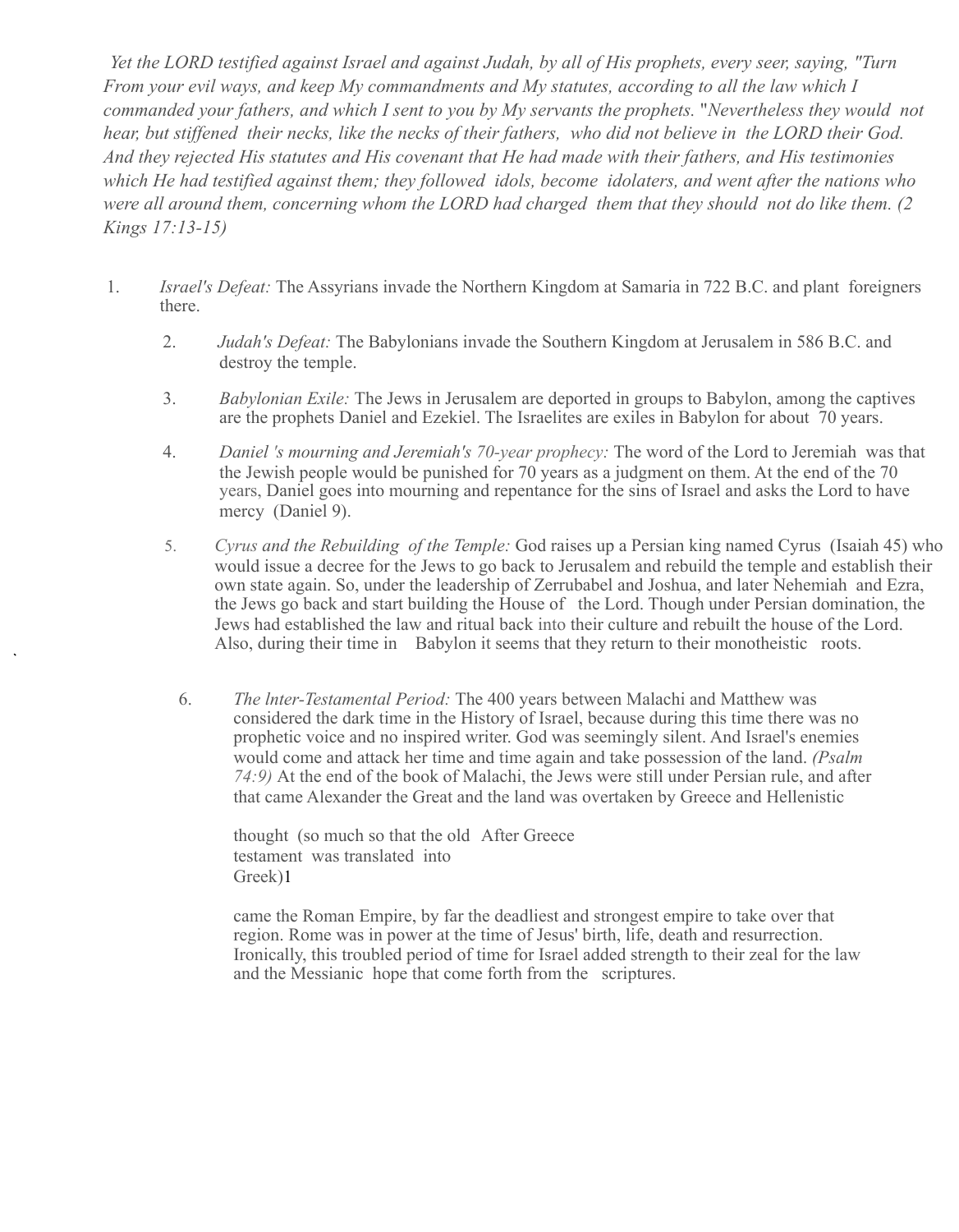#### III. ISRAEL AT THE TIME OF JESUS' BIRTH

- A. Israel was back in her own land and under cruel Roman rule. The political climate and tension was thick in the land due to a rebellion and uprising that had taken place during the Syrian rule. The Religious and Political climate had changed drastically compared to the 400 years before.
- B. Judea had regained independence during the Macabean rebellion and was a province of the Roman Empire; the High Priest did not have royal status but still retained His priestly function. Thus, at the center of Jewish life and the very pride and joy of Israel was the Temple. It was what separated them from everyone else around them. As well, there were new developments within the structure of Jewish religious and political life.
	- 1. Political and Religious Climate
		- a. Herod the Great: was appointed as the Governor of Galilee under the Roman procurator and after He appealed to Rome, He was made king of the Jews. He increased the splendor of the temple in Jerusalem and added striking renovations to the work of the Babylonian exiles that had attempted to rebuild the one Solomon built. 2
		- b. The Synagogue: A place of instruction in the scriptures where scribes would read and expound on the law.
		- c. Scribes: They were committed to making every Jew personally responsible for keeping the whole law. They attempted to extract a detailed code from the Law that would govern daily life. The scribes were trained experts that studied God's word for a living.
		- d. Pharisees: They were a sort of religious political party. They held to and attempted to hold others to an oral code as well as the written one. The instituted a lot of traditions and instituted a practice called "fencing the Law"; which was creating a stricter code of Laws around the original law so as not to break it. They were very influential leaders in Judea.
		- e. Sadducees: These were wealthy and influential aristocrats who were Jewish yet did not believe that the Law had any application to politics. They rejected the oral traditions of the Pharisees and did not believe in the resurrection. They were leaders of the Temple in a political way.
		- f. The Herodians: Those in the land that were loyal to King Herod, they would do anything to further his government.
		- g. The Sanhedrin: It was sort of the senate of Jewish politics. It Was comprised of the elders, the chief priests and the scribes.
		- h. The Common People: These were those tax collectors and sinners, carpenters and fishermen far removed from the filthy political and religious corruption that surrounded the aforementioned groups. They were waiting for the Consolation of Israel and these were those who, for the most part responded to Him.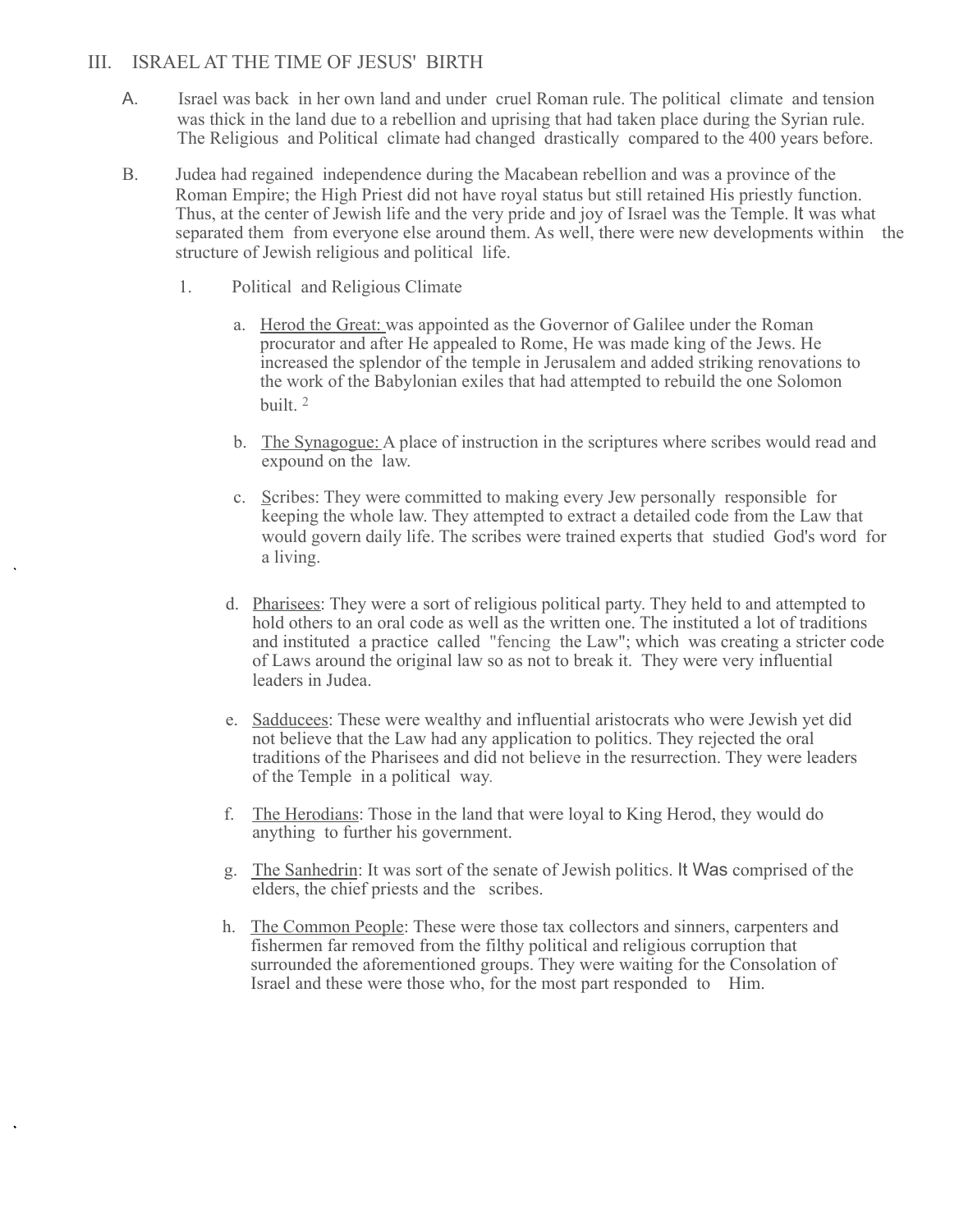# IV. THE INCARNATION OF CHRIST

*And without controversy, great is the mystery of godliness: God was manifested in the flesh (1Tim. 3:16)*

*And the word became flesh and dwelt among us and we beheld His glory, the glory as of the only begotten of the Father,full of grace and truth. (John 1:14)*

*Therefore the Lord Himself will give you a sign: Behold, the virgin shall conceive and bear a Son and shall call His name Immanuel (God with Us). (Isaiah 7:14)*

*Now in the sixth month, the angel Gabriel was sent by God to a city of Galilee named Nazareth to a virgin betrothed to a man whose name was Joseph, of the House of David. The virgin's name was Mary. And having come in, the angel said to her, Rejoice highly favored one, the Lord is with you; blessed are you among women! But when she saw him, she was troubled at his saying and considered what manner of greeting this was. Then the angel said to her, ''Do not be afraid, Mary,for you have found favor with God. And behold you will conceive in your womb and bring forth a Son and shall call His name Jesus. He will be great, and will be called the Son of the highest; and the Lord will give Him the throne of His father David and he will reign over the House of Jacob Forever, and of His kingdom there will be no end. Then Mary said: "how can this be, since I do not know a man?"And the angel answered her and said to her: "The Holy Spirit will come upon you and the power of the Highest will overshadow you, therefore that Holy One who is born to you will be called the Son of God." (Luke 1:26-35)*

*For unto us a Child is born, unto us a son is given and the government shall be upon his shoulder. And His name shall be called, Wonde,ful, Counselor, Mighty God, Everlasting Father, Prince of Peace and of the increase of His government and peace there will be no end, upon the throne of David and over His kingdom, to order it and establish itfrom that timeforward andforever. The zeal of the Lord of host will pe,form this. (Isaiah 9:6-7)*

- A. After 400 years of the absence of the word of the Lord and the scarcity of a prophetic voice in Israel, God breaks the silence with the helpless cries of a little baby. The seed promised was going to be born of a little Jewish girl named Mary.
- B. This mystery, Paul says, is so great that no one can contend with it. It is without controversy, the greatest mystery. The second person of the trinity put on flesh and has become a human being forever. His name is Jesus.
- C. We must gain understanding of the significance and reality of the second person of the trinity who was with God in the beginning, who made all things and without Him nothing was made that is made. Ifwe lose sight of the fact He is and has always been God, our hearts will fail to respond to the scandal that occurred 2000 plus years ago. When God became a human being.
- D. Has your mind ever thought about the fact that the baby growing inside the womb of Mary created Mary in her mother's womb? Or that the God who is omnipresent, had to be carried on her hip for the first couple years of His life? How can it be that the One who opens His hand and satisfies the desires of every living thing, was dependent upon the breast milk of his mother to live? The all Powerful and all knowing God grew in wisdom and stature as a young man!
- E. The mystery of the incarnation is set in place to cause our hearts to marvel and stand in awe of the great humility of God. That He would come so low to be near us and to give us an unveiled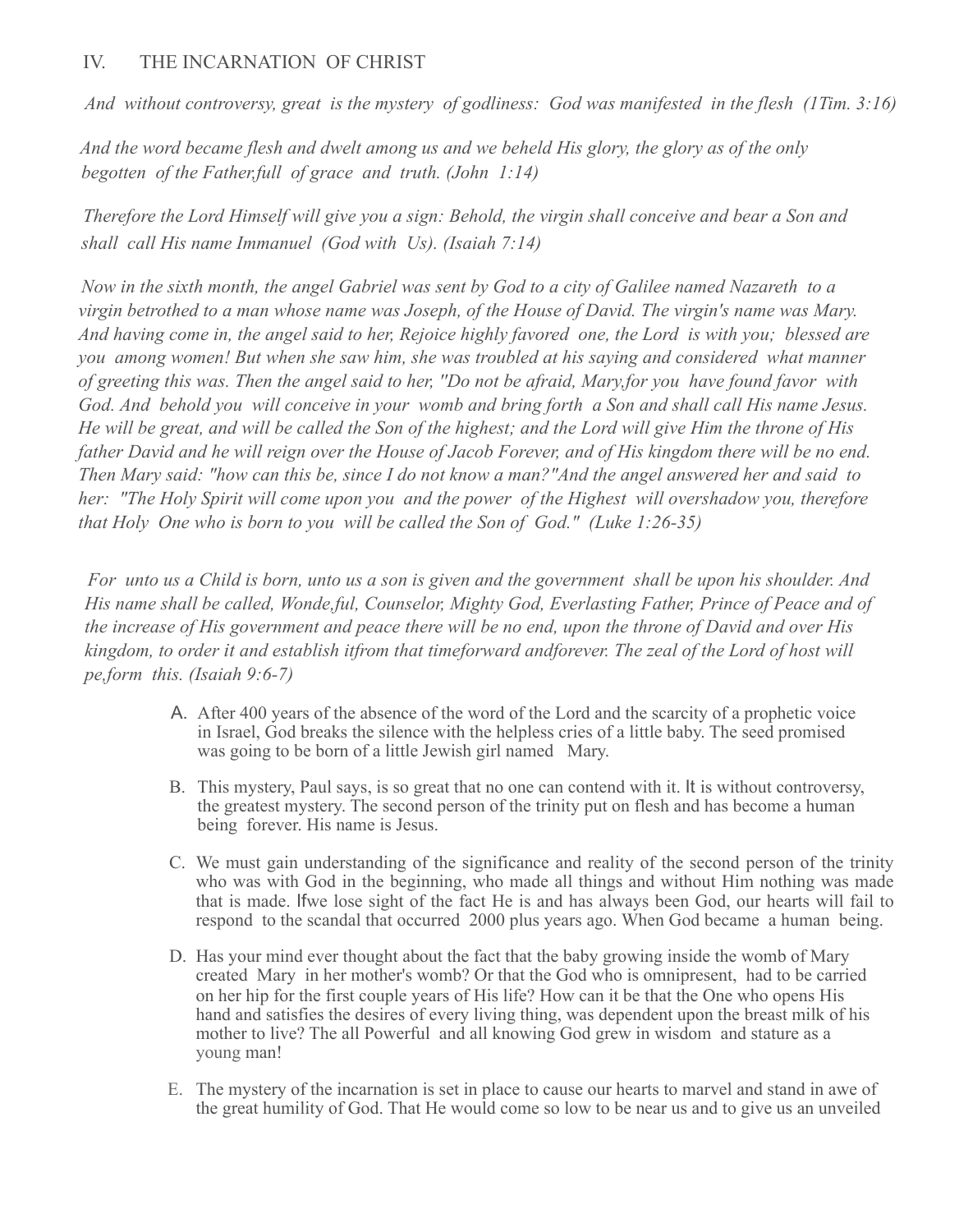revelation of His glory, in the not so attractive Jewish face of Jesus of Nazareth.

- F. The incarnation is more than just a doctrine; it is an object of contemplation it is the place where angels and humans alike stare at a mystery as deep as the Almighty Himself Itis true joy to ponder that which cannot be fully fathomed.
- G. We can only think about God because of Jesus. Jesus has made the contemplation of God possible. The only reason we know what God is like is because He has revealed Himself fully in Jesus.
- H. God was making a statement about His nature in coming as a baby, He was saying "I am approachable" "I want to be near you, so draw near to me!".

*Jesus did not experience God, He was God. He never at any given moment became God; He was God From the start. His life was only the process by which this innate divinity came into its own. His task was toplace divine reality and power squarely in the realm of His human consciousness and will; to reflect holy purity in his relation to all things, and contain infinite love and divinity's boundless plentitude in his heart of flesh and blood ...*

"/ *know men; and I tell you that Jesus Christ is not [merely] a man. Superficial minds see a resemblance between Christ and the founders of empires, and the gods of other religions. That resemblance does not exist. There is between Christianity and whatever other religions the distance of infinity....*

*Everything in Christ astonishes me. His spirit overawes me, and his will confounds me. Between him and whoever else in the world, there is no possible term of comparison. He is truly a being by himself. His ideas and sentiments, the truth which he announces, his manner of convincing, are not explained either by human organization or by the nature of things....*

*The nearer I approach, the more carefully I examine, everything is above me--- everything remains grand, or a grandeur, which overpowers. His religion is a revelation from an intelligence, which certainly is not that of man....*

*One can absolutely find nowhere, but in him alone, the imitation or the example of his life....*

*I search in vain in history to find the similar to Jesus Christ, or anything which can approach gospel. Neither history, nor humanity, nor the ages, nor nature, offer me anything with which I am able to compare it or to explain it. Here everything is extraordinary.,,3*

G. The second person of the Godhead took on a human form. He stepped down from the heights of glory into the dust and sand of a poor little fishing town called Nazareth in Galilee. Jesus is God in human terms; no other founder of any other religion is also fully God. Jesus Christ is the revelation of the one true God.

#### V. THE SEED IS REVEALED

*And so it was, that, while they were there, the days were accomplished that she should be delivered. And she brought forth her firstborn son, and wrapped him in swaddling clothes, and laid him in a manger; because there was no room for them in the inn. And there were in the same country shepherds abiding in the field, keeping watch over their flock by night And, lo, the angel of the Lord came upon them, and the glory of the Lord shone round about them: and they were sore afraid. And the angel said unto them, Fear not:for, behold, I bring you good tidings of great joy, which shall be to all people. For unto you is born this day in the city of David a*